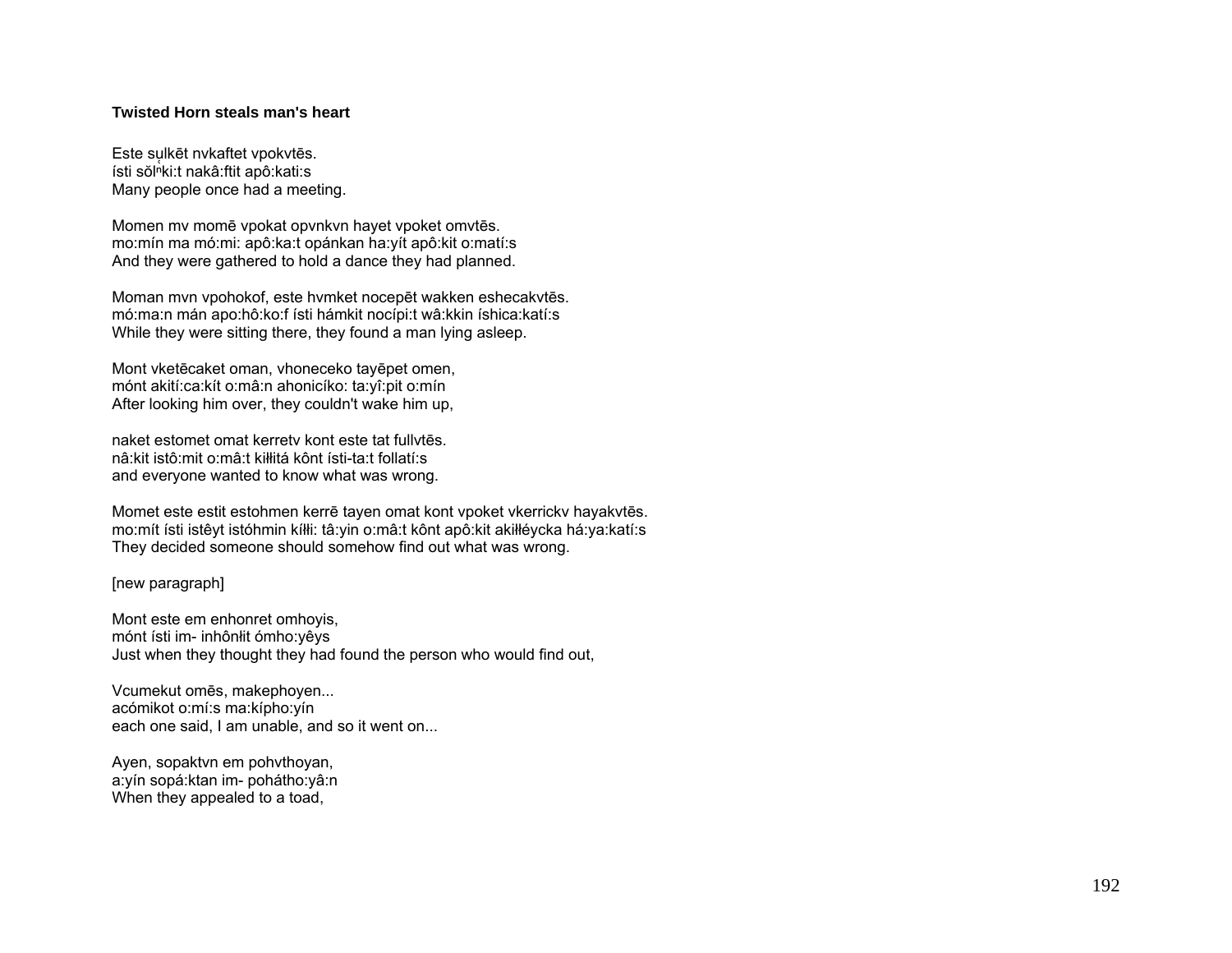Vnet omarēs, makvtēs. anít omá:łi:s ma:katí:s he said, I'll do it.

Mont nettv hokkolen vm ehakatskvrēs, makvtēs. mónt nítta hokkô:lin am- ihá:ká:ckáłi:s ma:katí:s Now you must wait for me for two days, he said.

Momen mvn okekv, em ehahokvtēs. mo:mín mán o:kiká im- ihá:ho:katí:s They waited, as he had requested.

Mon vrakputokēt nettv hvmkat wakkvtēs. mó:n ałakpotó:ki:t nítta hámka:t wa:kkatí:s So [Toad] lay face down for one day.

Momis, Naket sepekut omēs, mahket mô:meys nâ:kit sipíkot o:mí:s máhkit But he said, There is nothing there,

hvtvm hvlwan vhecēt wakkvtēs. hatâm hálwa:n ahíci:t wa:kkatí:s and then he lay looking way upward.

Mont mvo nettv hvmken wakkvtēs. mónt maó nítta hámkin wa:kkatí:s Now he lay there for one day also.

Mont okat, Mi hvlwan Yvpe Esfvlvlakvt efēken em esēpet omekv; mónt o:kâ:t mêy hálwa:n yápi isfalalá:kat ifí:kin im- isî:pit o:miká Then he said, Way up high Twisted Horn has taken his heart;

mvn estit erem ēsen omat, heyv este tat vhesakēs, makvtēs. mán istêyt iłím- i:sín o:mâ:t hiyá ísti-ta:t ahísa:kí:s ma:katí:s if someone can go and get the heart, this man will live, he said.

[new paragraph]

Momen hvtvm mvn estit vyē tayat hvtvm hopohoyvtēs. mo:mín hatâm mán istêyt ayí: tâ:ya:t hatâm hopóho:yatí:s Now once again they looked for someone who might go.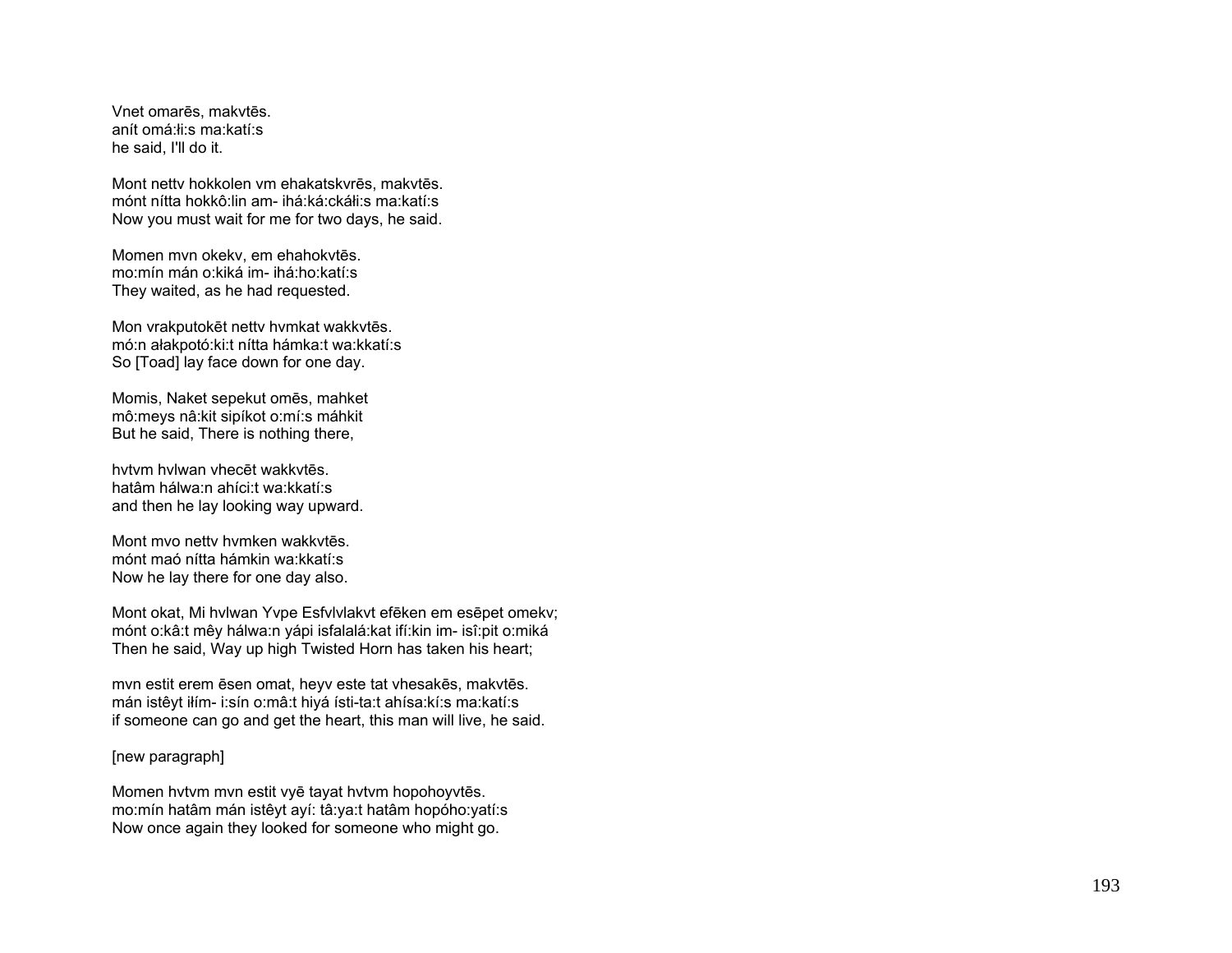Momen vyēpen este 'menhonret omhoyis omeko vlket vyēpusvmmvliken... mo:mín ayi:pín ísti minhônłit ómho:yêys omíko: âlkit ayí:posă<sup>n</sup>mmalêykin All the ones they were sure might go, all were unable, and so it went on and on...

Cesse-cahtucen vtothoyet oman, cissi-ca:htocín atótho:yít o:mâ:n The little red mouse was asked, and he said,

Vnet omarēs, anít omá:łi:s I'll do it,

estit vccakvn hayen omat, makvtēs. istêyt accá:kan ha:yín o:mâ:t ma:katí:s if someone will make a ladder.

[new paragraph]

Mohmen hvtvm vccakv-hayvn hopoyet vpohokvtēs. móhmin hatâm acca:ka-há:yan hopo:yít apo:hô:kati:s So once again they met to find a ladder maker.

Mon ayen vcokrvnwvn vtuthoyen mvt vccakv hylwē erorēn hayvtēs. mó:n a:yín acokłánwan atothô:yin mát accá:ka hăl<sup>n</sup>wi: iłółi:n ha:yatí:s And so it was that a spider was asked, and he made a ladder that went up high enough.

## [new paragraph]

Mon momusen mvn vccakv tat 'tetakekv momusen mv cesse-cahtucv tat vyēpvtēs, mó:n mô:mosin mán accá:ka-ta:t 'titâ:kika mô:mosin ma cissi-ca:htocá-ta:t ayi:patí:s So now that the ladder was made, the little red mouse started out

mv Yvpe Esfvlvlakv likat. ma yápi isfalalá:ka lêyka:t to where that Twisted Horn lived.

Mont ayet erem orvtēs. mónt a:yít iłím- o:łatí:s He went until he got there.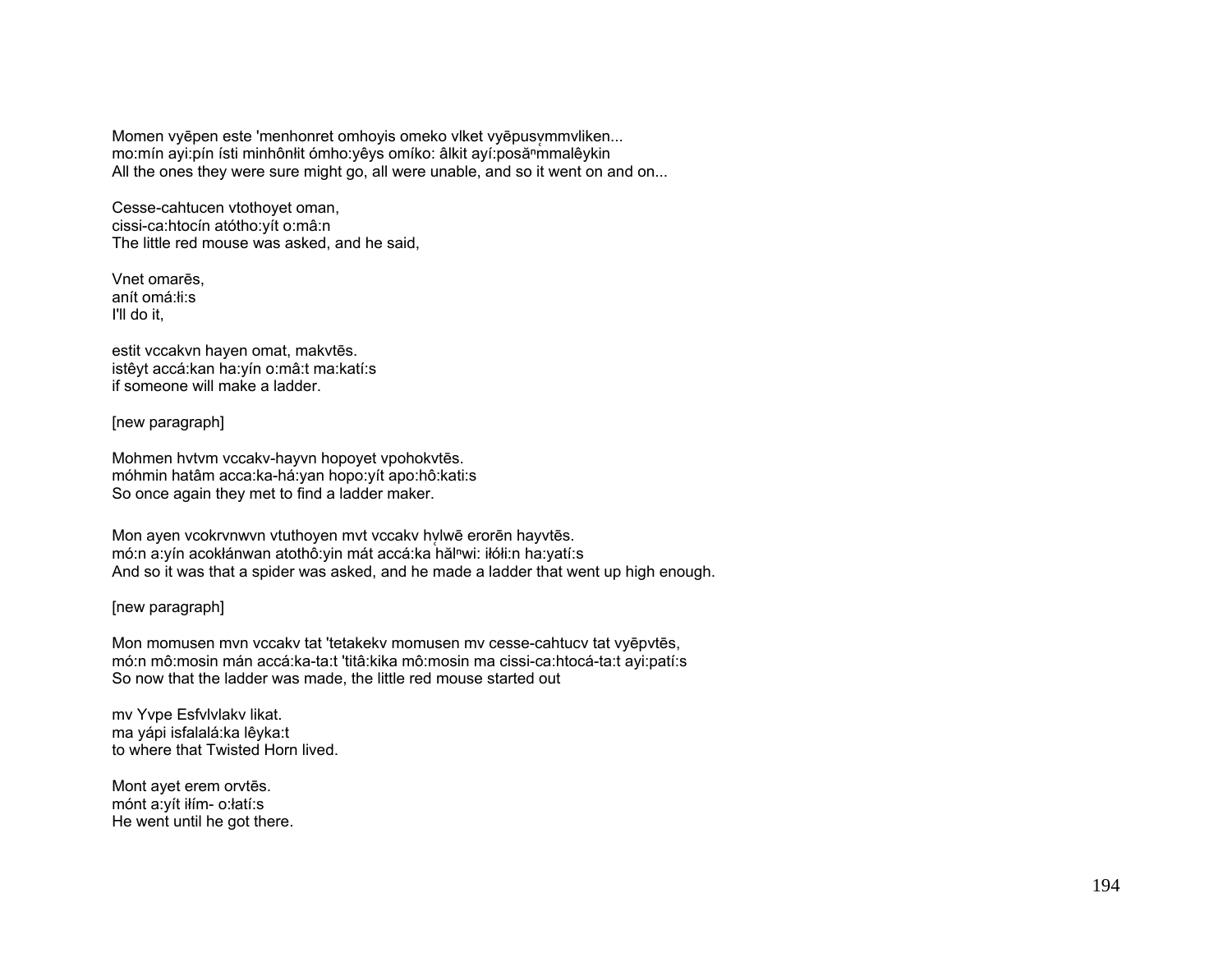Mont mēcēpet mv Yvpe Esfylvlaky vcule tat wakkēpen erem orvtēs. mónt mi:cî:pit ma yápi isfalalá:ka acóli-ta:t wakkĭ:npin iłím- o:łatí:s When he arrived, the old Twisted Horn had in fact done it and was just lying around.

Mont tohahywyn licēt omat myn este efēke ytehēt omacoket omat 'sem ylikēn omēpen... mónt toha: hawán lévci: tô: ma: t mán ísti ifí: ki atíhi: tô: macókit o: mâ: t 'sim- alévki: n omî: pin He had a box in which he kept human hearts, but it was locked...

Momusen my tohahywyn enrolyketyn eyahcet, mô: mosin ma toha: hawán inłolakitán iyáhcit Right away the mouse wanted to open the box,

momusen my tohahywy tat my cessuce em ykylaken. mô: mosin ma toha: hawá-ta: t ma cissocí im - ákala: kín so he immediately began gnawing at it, and

yvpe esfylvlaky vcule tat pohytēs. vápi isfalalá: ka acóli-ta: t po: hatí: s old Twisted Horn heard him.

Momet mvn pohat, Cesse enkvnowy soho! maket wakkepytes. mo:mít mán po:hâ:t císsi inkanowá so:ho: ma:kít wakkî:pati:s And when he heard him, he said, Mouse in the corner so-ho! as he lay there.

Momen my cessuce tat vliket my tohahywy em vrolakytēs. mo:mín ma cissocí-ta:t alêykit ma toha:hawá im- ałóla:katí:s But the little red mouse kept on gnawing and finally made a hole in the box.

Mont em vrolakan, este efēke encvwēpvtē mónt im- áłola: kâ: n ísti ifí: ki íncawi: patí: And through the hole [he could see] human hearts that [Twisted Horn] had taken:

est' efēke pvsvtkēpat sasen, ist- ifí:ki pasatkî:pa:t sâ:sin there were hearts that had already died,

momen hytym hyte pysytkusekat myo sasen, mo:mín hatâm hatí pasátkosíka:t maó sâ:sin and there were some that were not quite dead.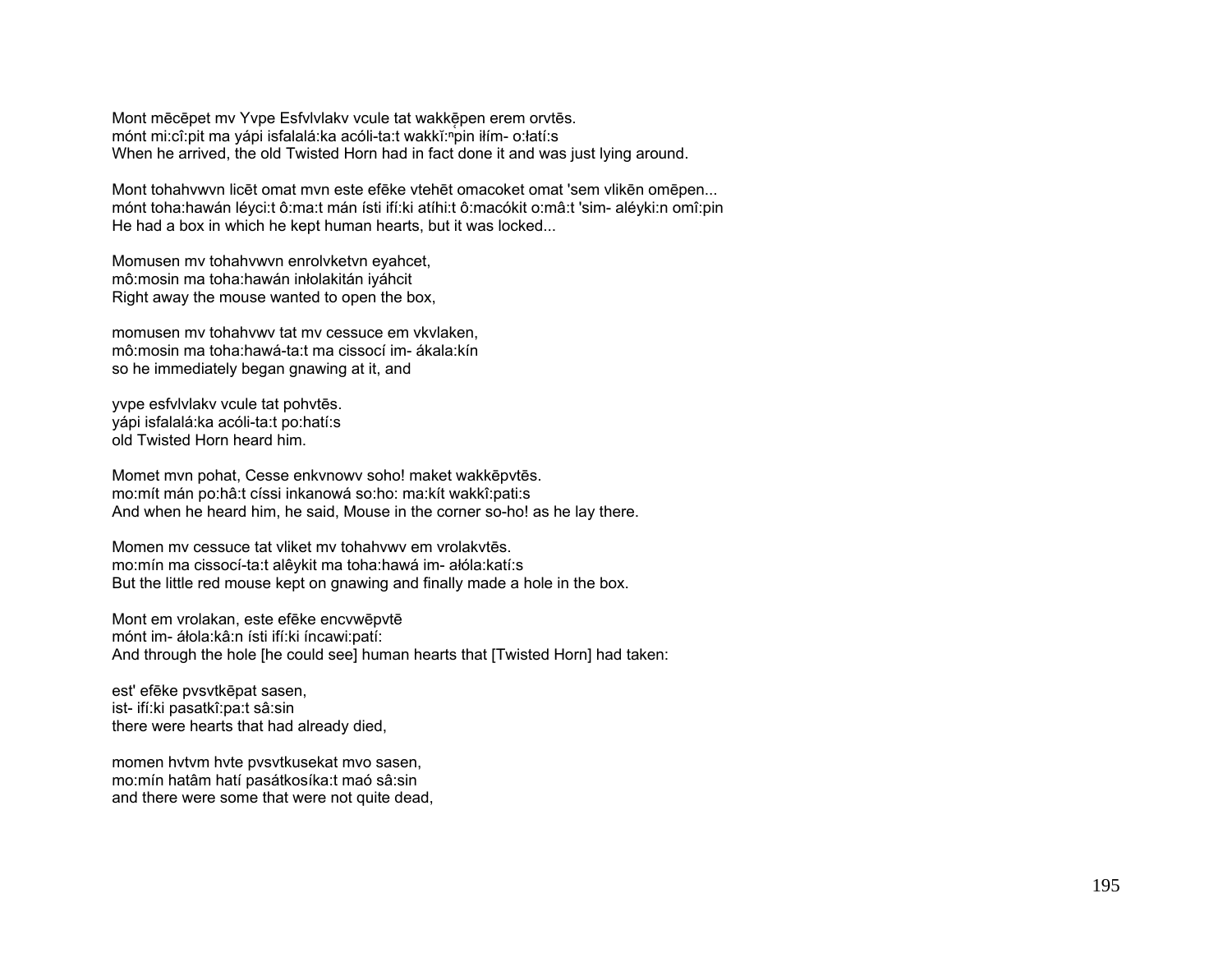hytym my este hyte em ēsat wenakē hēret vpiken eshehcet... hatâm ma ísti hatí im- î:sa:t wina:kí: hǐ:<sup>n</sup>łit apêykin ishíhcit and he found the one recently taken and it was very much alive...

Momusen myn ehset momusen eresytepyranet okat mô: mosin mán íhsit mô: mosin ilisatípala: nít o: kâ: t Then he took it and was going to bring it back, and he spoke

mv Yvpe Esfvlvlakv tat tan 'mvtvhiket momehcet... ma yápi isfalalá: ka-ta: tá: n mátaheykít momíhcit to that Twisted Horn, scolding him severely...

Momusen mv vccakv kvmhkaken rasaktaskēpvtēs. mô:mosin ma accá:ka kámhka:kín ła:saktá:ski:patí:s Then he went to the ladder and with much noise, carried it down quickly.

[new paragraph]

Mont esaret resem vlahket my este wakkate efeke yem pihken, mónt isa:łít łisim- aláhkit ma ísti wâ:kka:ti: ifí:ki yim- péyhkin He brought it back and placed the heart back into the man who lay sleeping,

my este nocē wakkytē vhonēcytēs. ma ísti nocí: wâ:kkati: ahóni:catí:s and the man who lay sleeping woke up.

Mont vhonēcat, okat, Mytat cynohovt tis ca! maken... mónt ahóni: câ: t o: kâ: t mátá: t canóh cat - téys câ: ma: kín And as he awoke, he said, What a sleep!...

Cenocat tylket omeks. cinô:ca:t tâlkit omíks You weren't just sleeping, [they said].

Momis Yvpe Esfylvlaky cefēken cem ehset, mô: meys yápi isfalalá: ka cifí: kin cim-íhsit Twisted Horn took your heart

hvlwēn 'svyēpet ohmvten... hálwi:n 'sayî:pit óhmatin and had carried it off way up high...